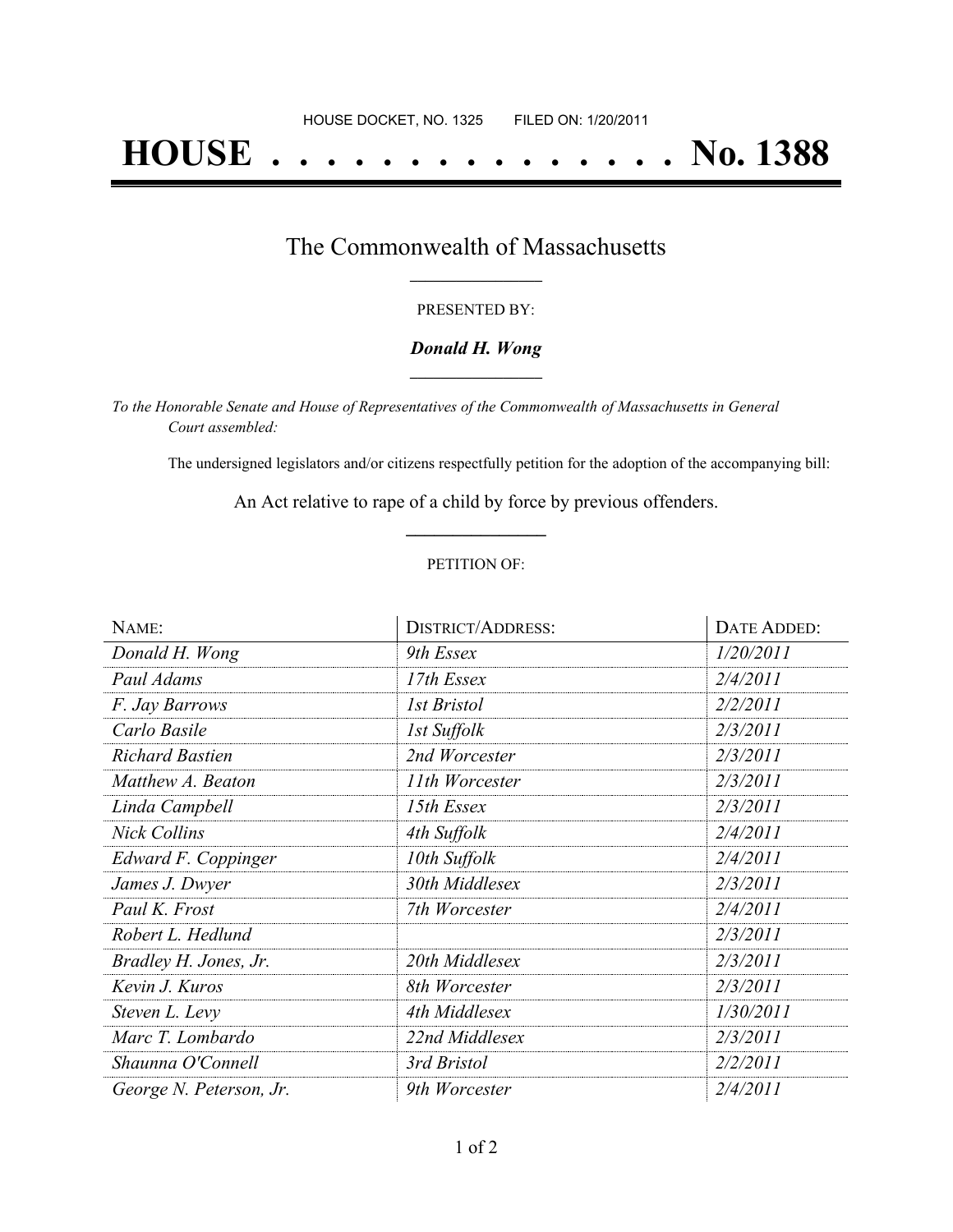| 14th Bristol  | 2/2/2011 |
|---------------|----------|
| 2nd Bristol   | 2/3/2011 |
| $12$ th Essex | 2/4/2011 |
| 14th Essex    | 2/4/2011 |
| 6th Plymouth  | 2/3/2011 |
|               |          |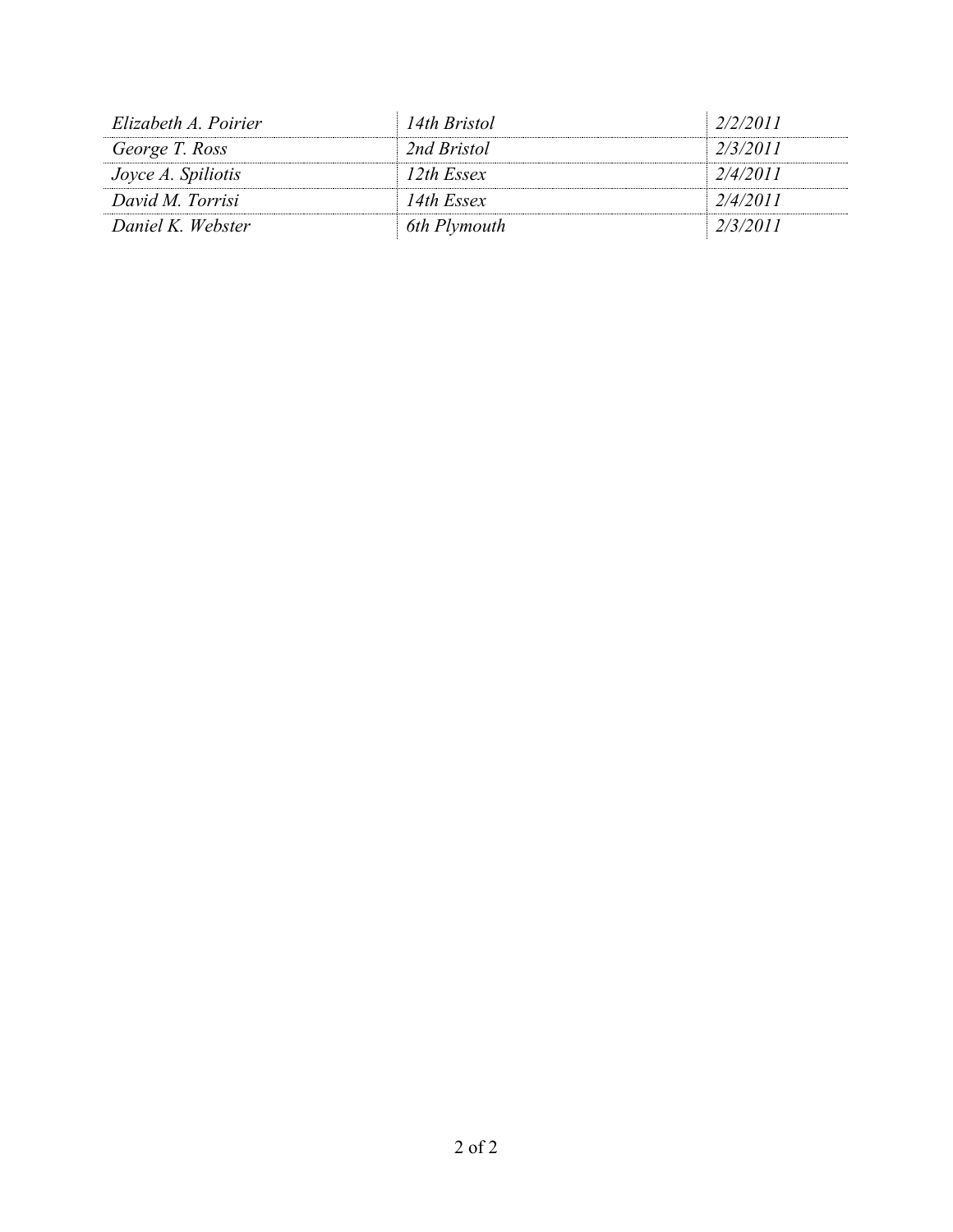By Mr. Wong of Saugus, a petition (accompanied by bill, House, No. 1388) of Donald H. Wong and others relative to increasing the penalty for previously convicted felons subsequently convicted of the crime of rape of a child. The Judiciary.

## The Commonwealth of Massachusetts

**\_\_\_\_\_\_\_\_\_\_\_\_\_\_\_ In the Year Two Thousand Eleven \_\_\_\_\_\_\_\_\_\_\_\_\_\_\_**

An Act relative to rape of a child by force by previous offenders.

Be it enacted by the Senate and House of Representatives in General Court assembled, and by the authority *of the same, as follows:*

| $\mathbf{1}$     | SECTION 1. Chapter 265 of the General Laws as appearing in the 2008 Official Edition,                          |  |
|------------------|----------------------------------------------------------------------------------------------------------------|--|
| 2                | is hereby amended by inserting after section 22C the following new section:                                    |  |
| 3                | Section 22D. Whoever has sexual intercourse or unnatural sexual intercourse with a child                       |  |
| 4                | under 14, and compels such child to submit by force and against his will or compels such child to              |  |
| 5                | submit by threat of bodily injury, and has been previously convicted of or adjudicated delinquent              |  |
| 6                | or as a youthful offender for: indecent assault and battery on a child under 14 as set forth in                |  |
| $\tau$           | section 13B; aggravated indecent assault and battery on a child under 14 as set forth in section 13            |  |
| 8                | $\frac{1}{2}$ ; indecent assault and battery on a person 14 or older as set forth in section 13H; assault of a |  |
| $\boldsymbol{9}$ | child with intent to commit rape as set forth in section 24B; rape of a child with force as set forth          |  |
| 10               | in section 22A; aggravated rape of a child with force as set forth in section 23A; rape as set forth           |  |
| 11               | in section 22; or a like violation of the laws of another state, the United States or a military,              |  |
| 12               | territorial or Indian tribal authority, shall be punished by imprisonment in the state prison for life.        |  |
| 13               | The sentence imposed on such a person shall not be reduced or suspended, nor shall any person                  |  |
|                  | $1 \text{ of } 2$                                                                                              |  |